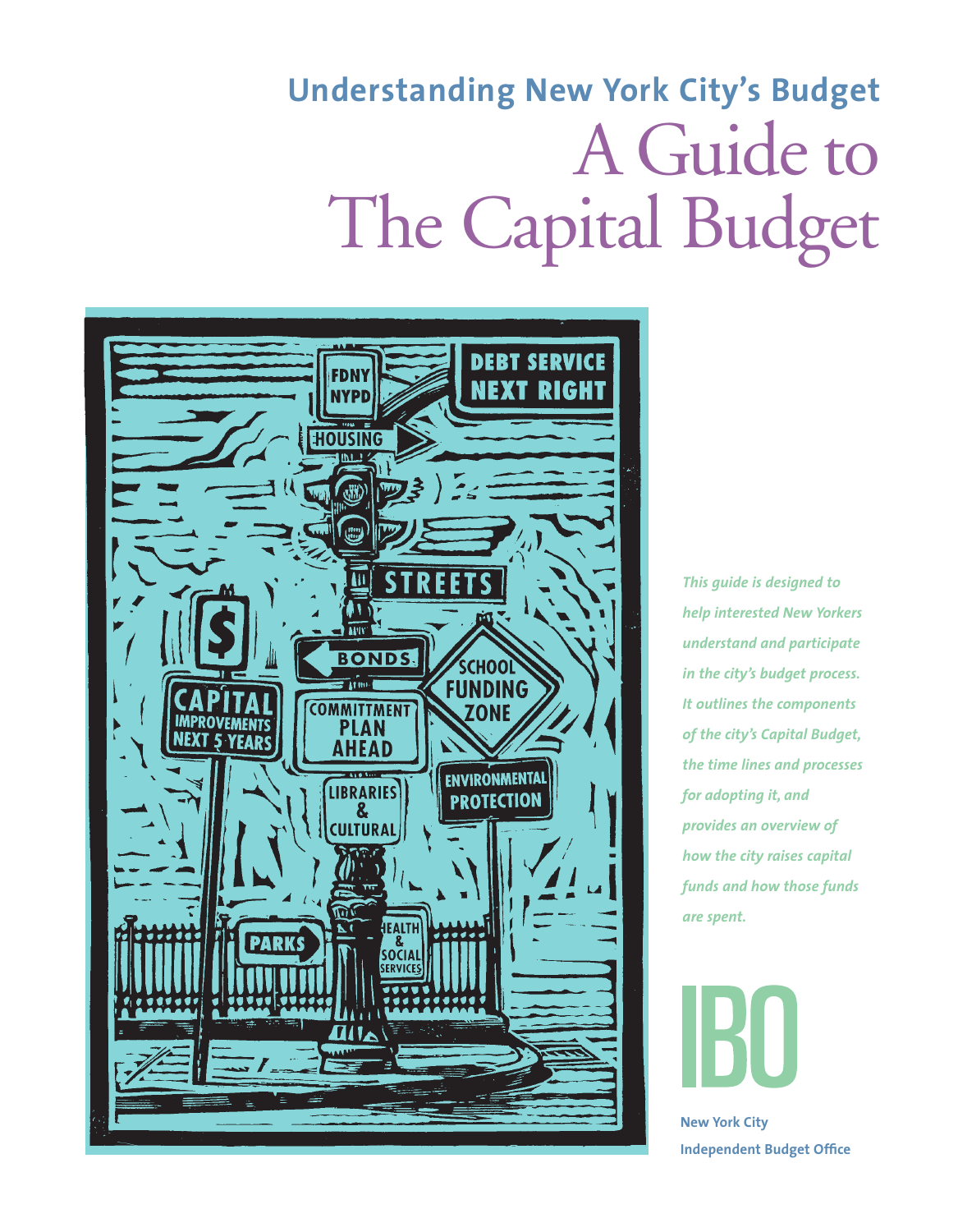### **T a bl e of C ont e nts**

### **capital budget basics**

| 2 What is the Capital Budget?                            |
|----------------------------------------------------------|
| 3 Components of the Capital Budget                       |
| 4 How to Read the Capital Commitment Plan                |
| 5 Establishing Capital Budget Priorities                 |
| 8 City Council and Borough President Capital Allocations |
| <b>9</b> Tracking the Progress of Capital Projects       |
| 10 Main Types of Capital Financing                       |
| 14 Glossary of Common Capital Budget Terms               |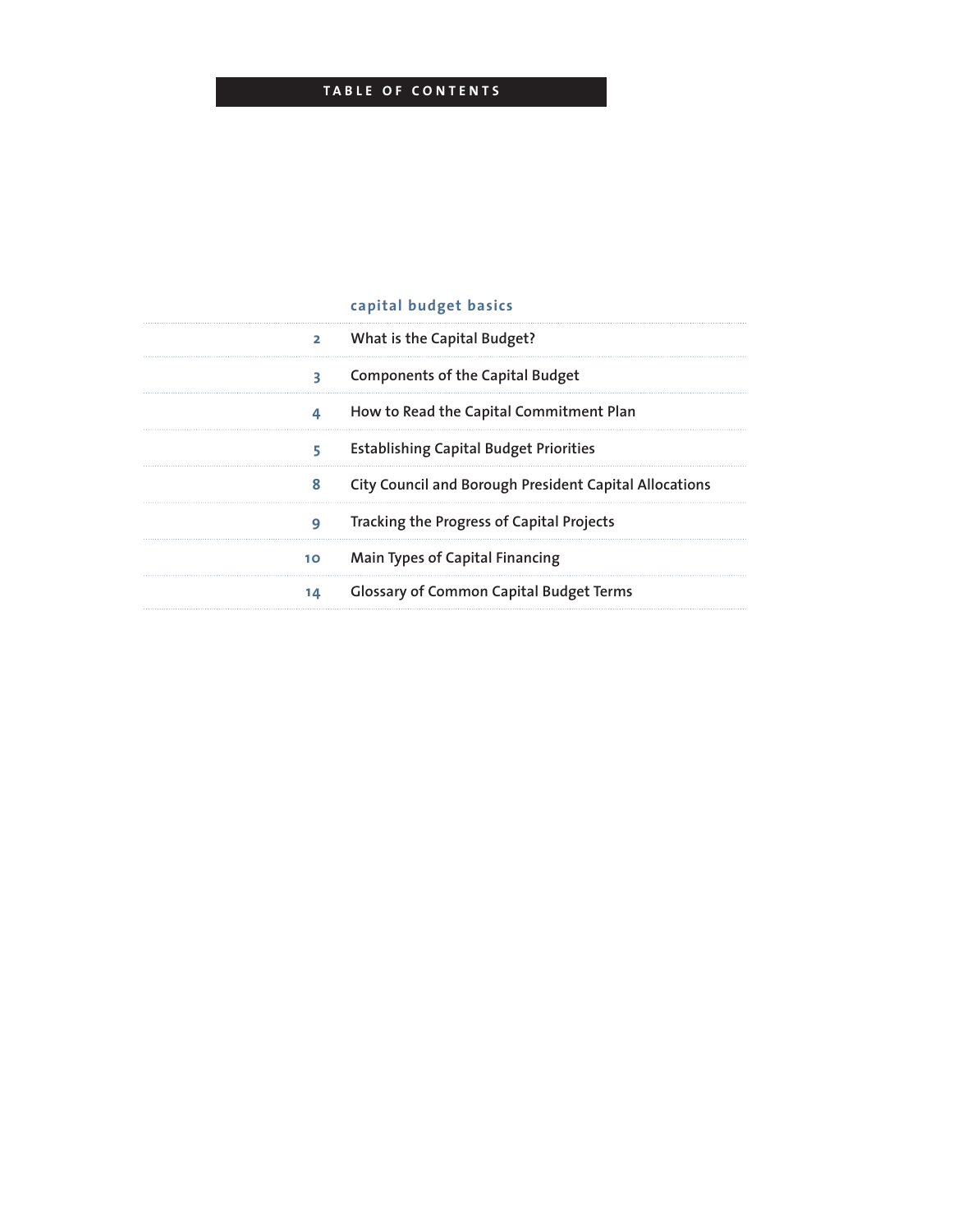#### **I ntroduction**



**New York City's spending on capital projects — from building schools to repaving streets to buying fire trucks — consumes a significant portion of the municipal budget. Over the past decade, the city's Capital Budget for** repaving streets to buying fire trucks — consumes a significant portion of the municipal budget. Over the past decade, the city's Capital Budget for these kinds of projects has averaged about \$7.9 billion in annual expenditures.

Most of this capital spending is paid for with money the city borrows. The city has roughly \$68 billion in debt outstanding — more than \$8,300 for each resident. Every year, a portion of the city's Expense Budget must be used to fund debt service — the payment of interest and principal on debt outstanding. The more the city spends on debt service, the less funds are available for other city programs.

But it is more than size and cost that makes the Capital Budget so important. The projects funded by the Capital Budget are often essential to the city's future, reflecting how New York will evolve in the coming years.

Despite the dollars involved and the critical nature of the projects being selected for capital funding, many New Yorkers have little knowledge of how the Capital Budget is developed and implemented. This guide will help demystify the Capital Budget, an important but often neglected aspect of the city budget.



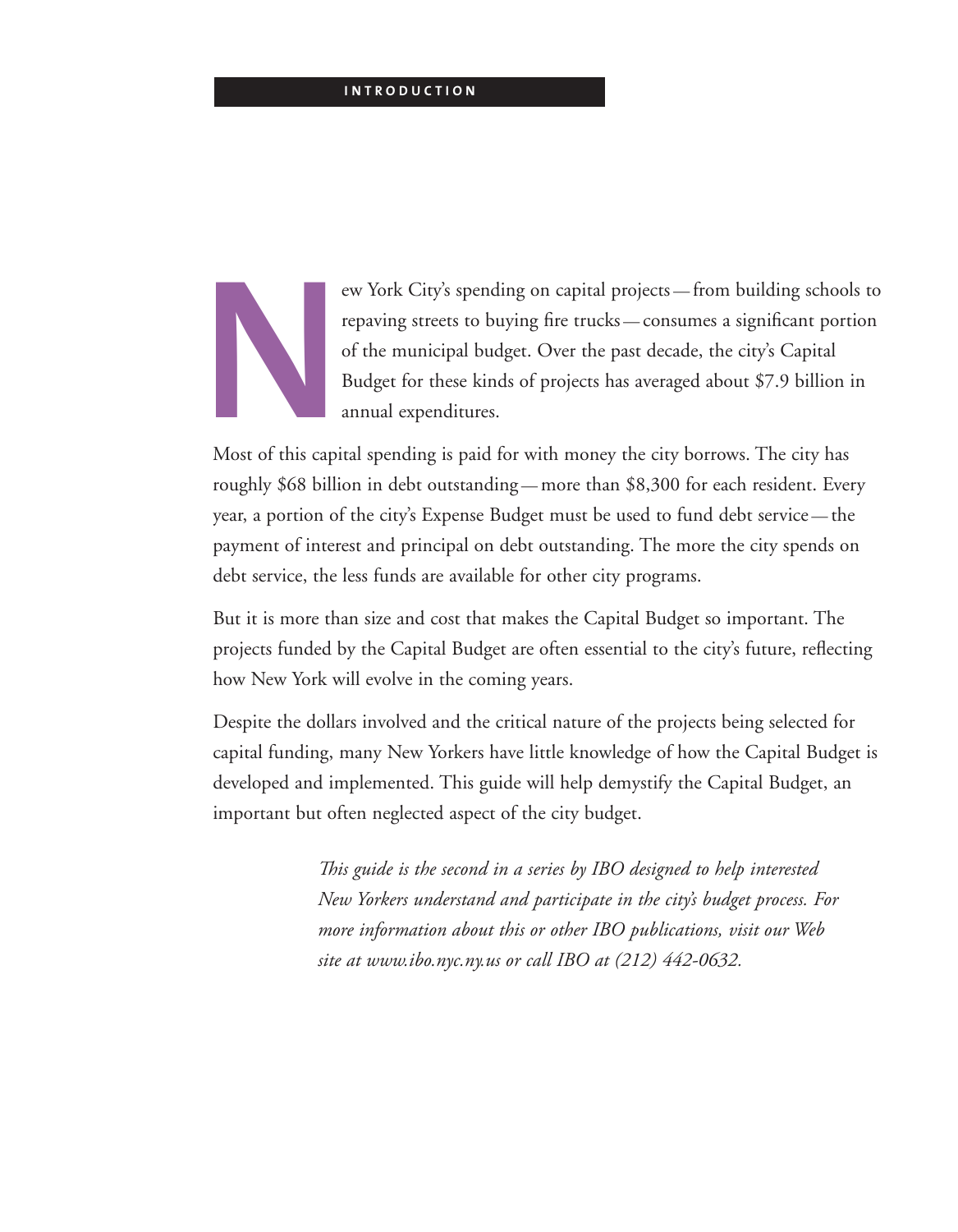# **What Is**  The Capital Budget ?

ew York City has a Capital Budget, separate from its annual operating (or expense) budget, which presents the funding plans for city construction and repair projects, and purchases of land, buildings, or equipment. Technically



speaking, a "capital project" involves the construction, reconstruction, acquisition, or installation of a physical public improvement with a value of \$35,000 or more and a "useful life" of at least five years. This may include everything from buying garbage trucks to reconstructing bridges to building housing.

The capital program is generally financed by borrowing money, usually through the sale of bonds. This differs from the city's Expense Budget, which covers day-to-day operating expenditures and is financed by city taxes and other revenues along with state and federal aid. In fiscal year 2012, over 75 percent of the capital program was city funded, and the rest was supported by state, federal, and private grants.

Total capital commitments have been rising, from \$5.8 billion in 2003 to a peak of \$11.7 billion in 2008, and then falling to \$7.1 billion in 2012. This represents an average annual increase in actual commitments for capital projects of 2.3 percent.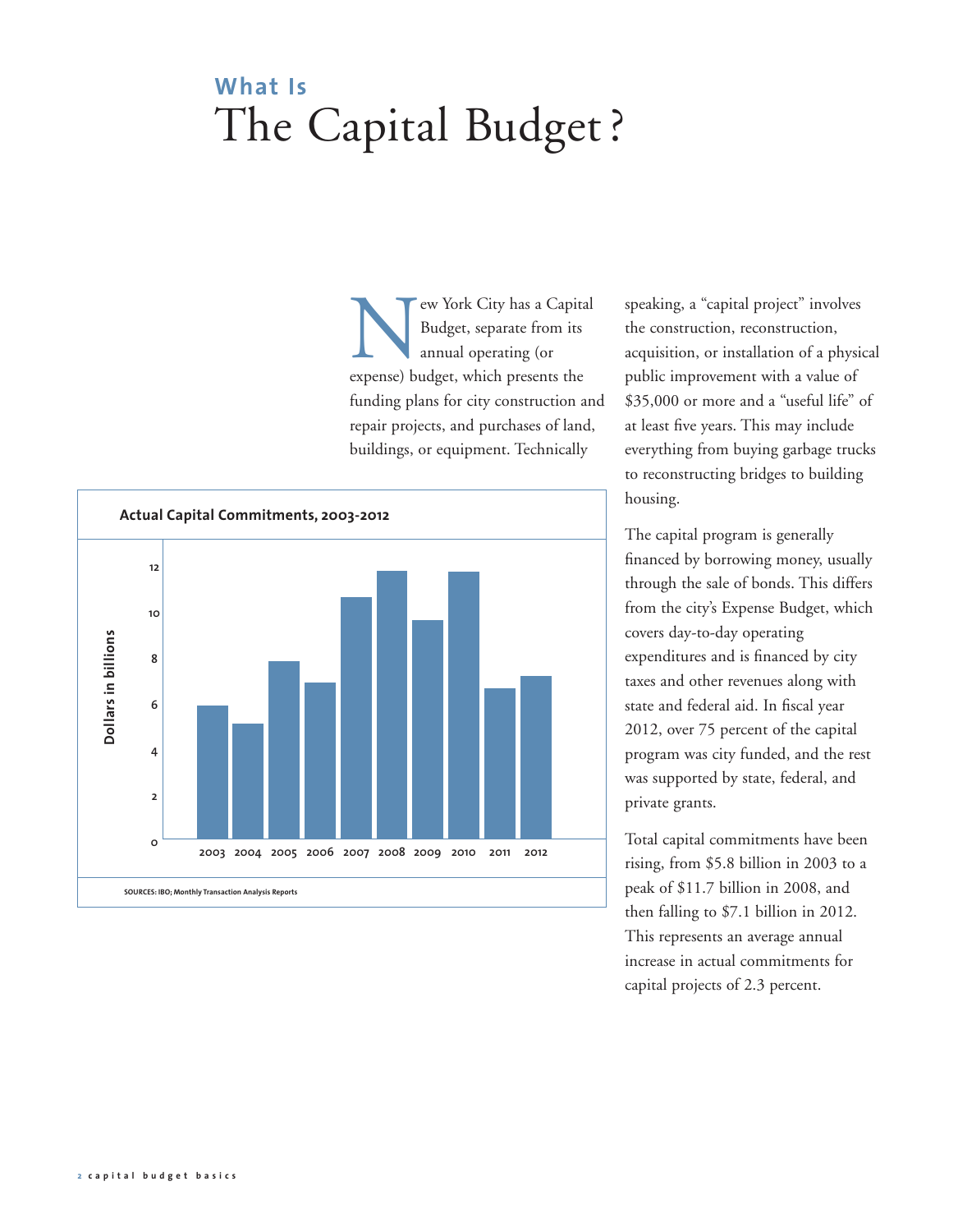# **Components of**  The Capital Budget

While the City Council<br>
adopts a Capital Budg<br>
each year, the plannin<br>
and actual expenditure of funds for adopts a Capital Budget each year, the planning capital projects generally occurs over a period of years in accord with City Charter provisions. There are several different documents that articulate this process.

**Ten-Year Capital Strategy.** In November of every even-numbered year, the Mayor's Office of Management and Budget (OMB) and the Department of City Planning jointly prepare a draft Ten-Year Capital Strategy. The strategy presents the goals, policy constraints, assumptions, and criteria for assessing the city's capital needs over the next 10 years. The document also provides the anticipated sources of financing, and the implications of the strategy, including any possible economic, social, and environmental effects. After a public hearing and report by the City Planning Commission, the final version of the strategy is released with the Executive Budget in oddnumbered years. The strategy presents capital projects in broad categories that reflect city agency goals.

**The Capital Budget.** The Mayor submits an Executive Capital Budget concurrently with the Expense Budget each April. It proposes funding for capital projects for the coming fiscal year, and estimates the funds needed in each of the three following years. The final Capital Budget is adopted by the City Council with the Expense Budget. Spending for individual capital projects may not exceed the amount appropriated in the Adopted Capital Budget. Approval from OMB, in the form of a "certificate to proceed," is required before an agency can commit capital funds for a project. Funds that are not committed in the fiscal year in which they are appropriated are either reappropriated in the subsequent Capital Budget or withdrawn.

**Capital Commitment Plan.** The commitment plan, issued by OMB three times each year, presents an agency's capital program and provides the anticipated implementation schedule for projects in the current fiscal year and the next three years. The first commitment plan is published within 90 days of the adoption of the Capital Budget (generally by early September). Updated commitment plans are issued in January and April along with the Mayor's budget proposals for future years.

| What \$10 Million in Capital Spending Buys |                                                                                                                                                                        |  |
|--------------------------------------------|------------------------------------------------------------------------------------------------------------------------------------------------------------------------|--|
| Housing                                    | 40 new units of supportive housing for low-income, special needs<br>populations (6 percent of the city's average annual capital<br>spending on new affordable housing) |  |
| Sanitation                                 | 33 dual-bin recycling trucks                                                                                                                                           |  |
| Parks                                      | 6,891 sidewalk trees                                                                                                                                                   |  |
| <b>Fire</b>                                | 9 ladder trucks                                                                                                                                                        |  |
| <b>Education</b>                           | ३ classrooms                                                                                                                                                           |  |
| <b>Transportation</b>                      | 65 lane-miles of city streets (about 7 percent of total lane miles<br>resurfaced each year)                                                                            |  |
| <b>Environment</b>                         | 9,006 feet of new or reconstructed sewers                                                                                                                              |  |
| Correction                                 | 26 jail beds                                                                                                                                                           |  |
| Parks                                      | 7 reconstructed playgrounds or 4 new playgrounds of about one acre                                                                                                     |  |
| <b>SOURCE: IBO</b>                         |                                                                                                                                                                        |  |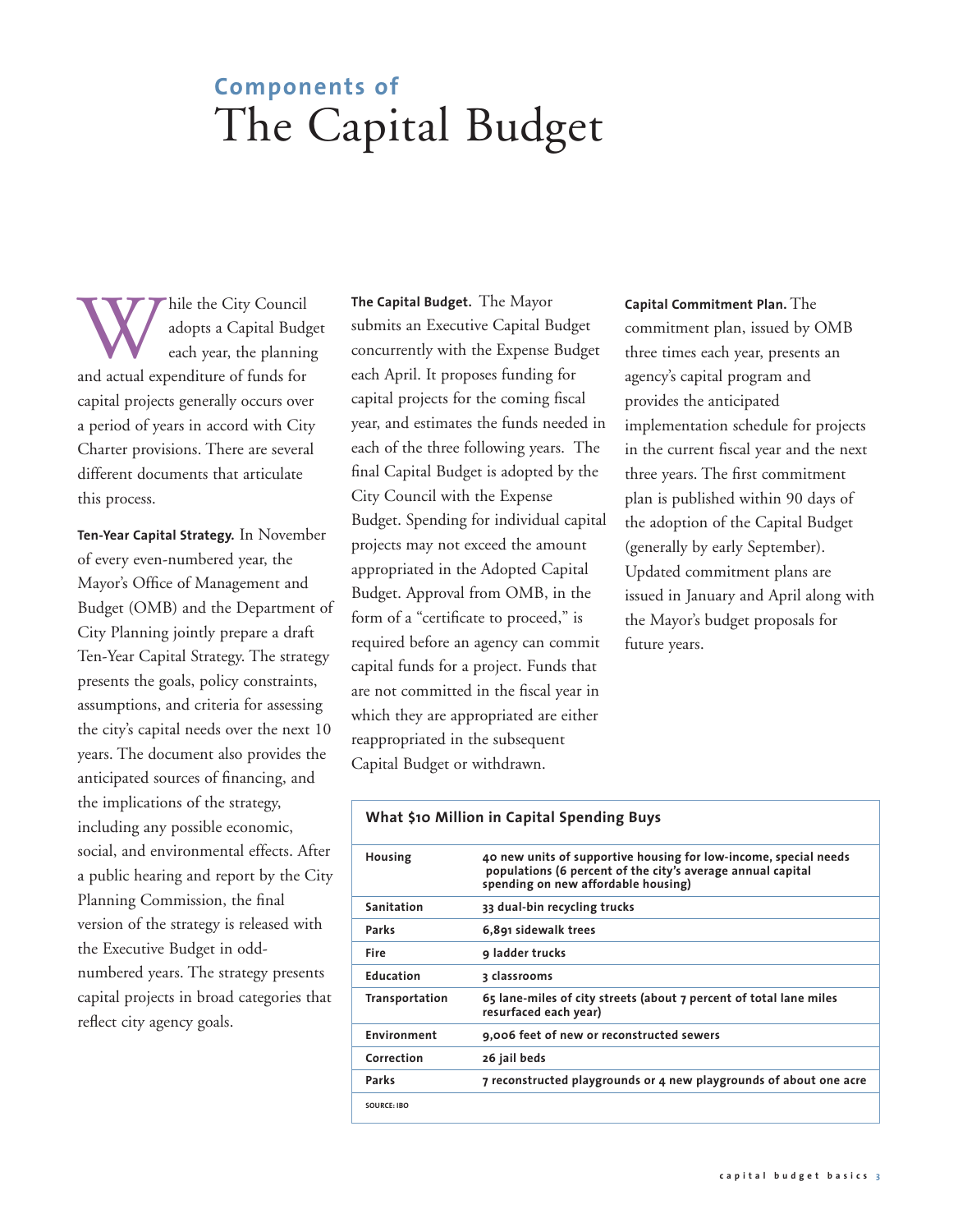### **How to Read**  The Capital Commitment Plan

#### **Commitments and Expenditures**

**A "capital commitment" occurs when the City Comptroller registers a contract to construct or purchase a capital asset. The city can register a contract in one fiscal year for a project that will actually take two or more years to complete. For budgeting purposes, the entire contract amount is registered as a commitment in that year, but spending actual cash outlays — will take place over the life of the project, typically at defined milestones agreed to between the city and the contractor.**

**The Capital Commitment** Plan authorizes new and on-going projects to be implemented within the appropriated levels and definitions by budget line as set forth in the Adopted Capital Budget. Budget lines may be either for discrete projects, for example, "Reconstruction of 1st Avenue, Brooklyn," or they may be lump-sum projects that provide funds for similar types of work at multiple locations, for example, "Improvements to Highway Bridges and Structures, Citywide." While the commitment plan only

provides a short description for each budget line, a more complete description is available in the Adopted Capital Budget.

Each budget line may include a schedule of planned commitments that covers up to 10

years. Also included are contingency funds to cover unexpected costs and inter-fund agreements (IFA): amounts transferred from the city's Capital Fund to the General Fund as reimbursement for costs related to any capital planning and design work, and project supervision performed by city employees. Under city rules, IFA expenditures may be financed with proceeds from long-term borrowing.

The commitment plan also contains a "milestone" field to indicate the project's current status along with projected start and end dates — for



example, "develop scope," "final design," "bid award and register," or "begin construction." These fields are generally left blank, which means project inquiries must be directed to the appropriate city agency.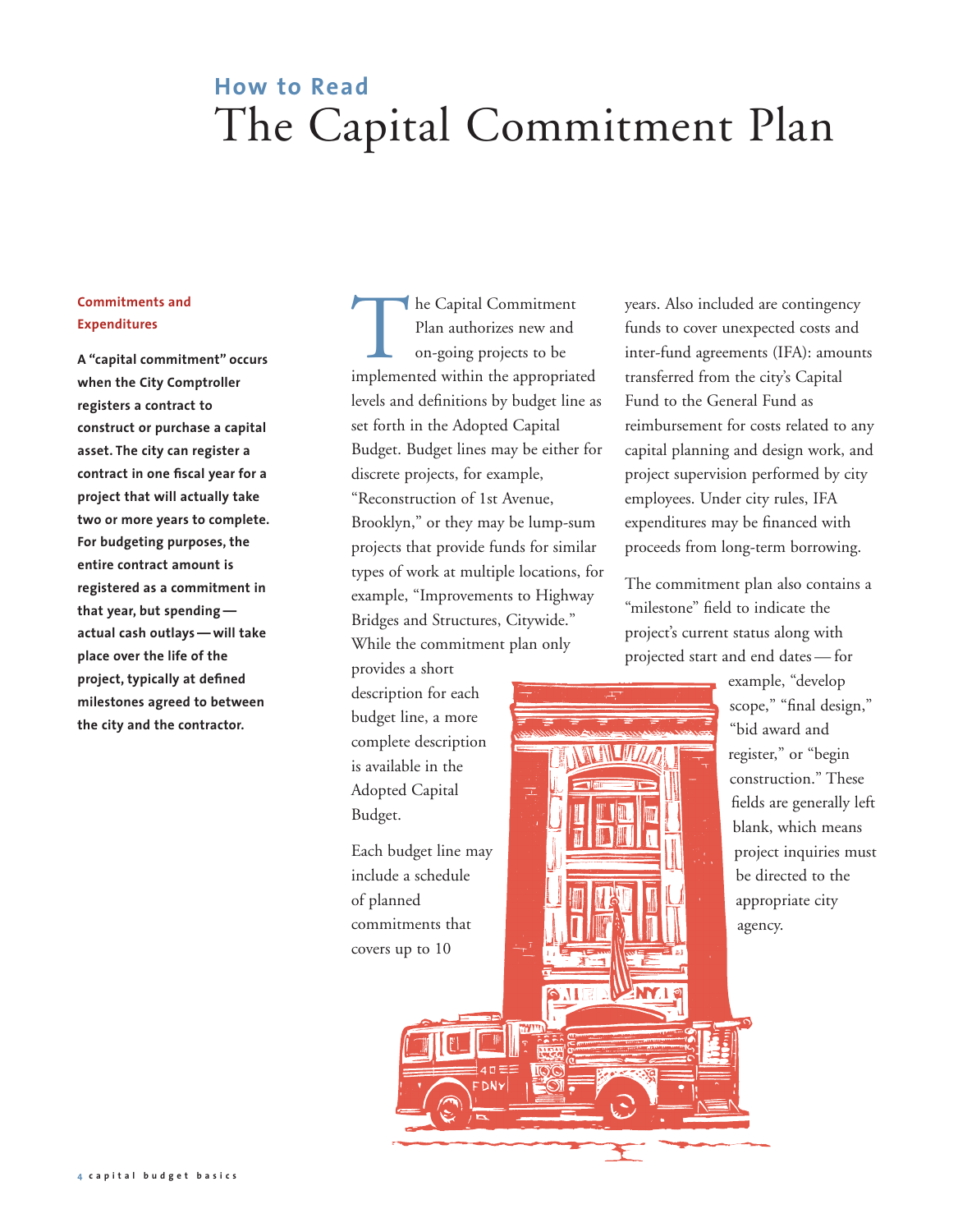# **Establishing**  Capital Budget Priorities

The preparation of the Capital Budget is a process that lasts many months and is intended to take into account neighborhood, borough, and citywide needs (see page 12 for a detailed timetable). The process begins in the fall, when each of the city's 59 Community Boards holds public hearings on the capital needs of its district. After the public hearings, each Community Board submits a statement of its capital priorities for the next fiscal year to the Mayor and appropriate Borough President.

Also in the fall, as part of preparing the Mayor's Preliminary Budget, city agencies make detailed estimates of their capital needs for the upcoming fiscal year and three succeeding fiscal years. In developing these estimates, agencies are required to consult with the Community Boards and consider their capital priorities.

After the Mayor presents the Preliminary Capital Budget by January 16, the Community Boards and Borough Presidents hold public hearings and evaluate the responsiveness of the proposed budget to their capital priorities.

Each Borough President then issues a set of recommendations to the Mayor and City Council for modifying the capital proposals.

The City Council holds hearings on the Mayor's Preliminary Budget proposals in March and sends its recommendations to the Mayor.

The Mayor submits the Executive Capital Budget to the City Council by April 26. The Borough Presidents again comment to the Mayor and Council on the proposed budget. The City Council again holds hearings and then adopts the budget. The Council can and does add new projects to the Capital Budget. Total capital appropriations, however, may

not exceed the amount contained in the Mayor's "statement of debt affordability" issued with the Executive Budget, which sets forth the city's capital financing needs and sources of funding for its four-year capital program.

The City Charter requires the Mayor to document any variance between the Adopted Capital Budget and the Ten-Year Capital Strategy within 30 days after adoption. In practice, the Mayor's budget office considers the Adopted Capital Commitment Plan as fulfilling this requirement.

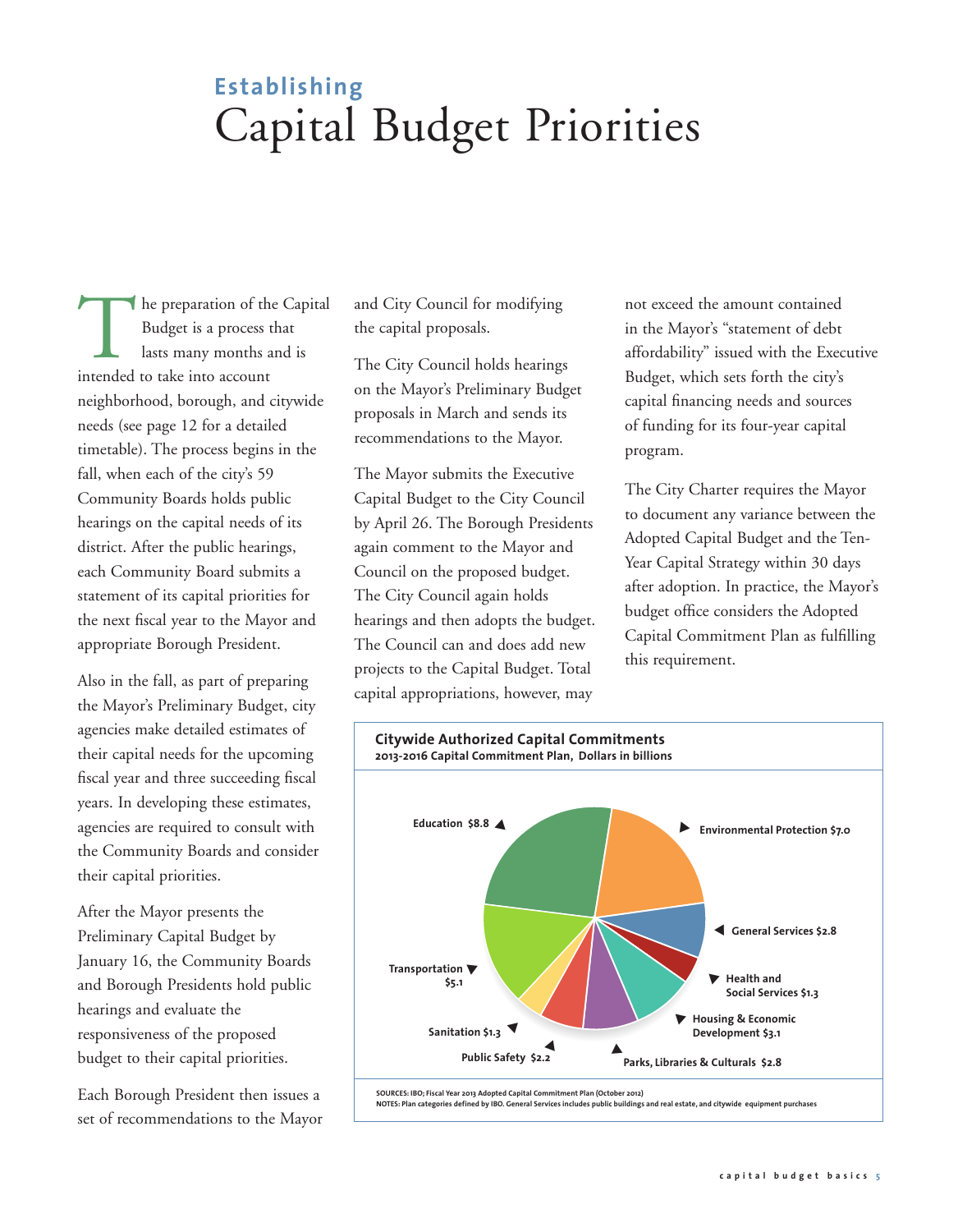#### **Managing Capital Projects**

**Twenty-eight city agencies have a capital program. For some of these agencies, particularly those with small capital budgets, managing their programs would be difficult and inefficient. Two primary agencies — the Departments of Design and Construction and Citywide Administrative Services provide capital program management services for many of these smaller agencies. Other agencies such as the Department of Small Business Services occasionally oversee capital projects for the benefit of other agencies.** 

The Capital Commitment Plan translates the appropriations authorized under the Adopted Capital Budget into a schedule for implementing individual projects. The fact that funds are appropriated for a project in the Adopted Capital Budget does not necessarily mean that work will start or be completed that fiscal year. The choice of priorities and timing of projects is decided by OMB in consultation with the agencies, along with considerations of how much the Mayor thinks the city can afford to spend on capital projects overall.

The city's Adopted 2013 Capital Commitment Plan, which covers fiscal years 2013 through 2016, totals \$34.4 billion. Education, environmental protection, and transportation projects are expected to receive 61 percent or \$20.9 billion of planned capital commitments. Education projects

represent the largest share, 25.6 percent or \$8.8 billion of planned commitments. Environmental protection accounts for 20.3 percent or \$7.0 billion followed by 14.8 percent or \$5.1 billion for transportation projects.

In the Capital Commitment Plan, OMB lays out the schedule for which projects agencies are authorized to begin or continue work on during the coming four years.

The sum of all the projects that OMB authorizes for the current year usually exceeds what it actually expects city agencies to undertake — these expectations are referred to as the commitment targets. Subject to Mayoral and Council approval, uncommitted funds are rolled over, or transferred, into the subsequent year; in practice, almost all uncommitted funds are rolled over.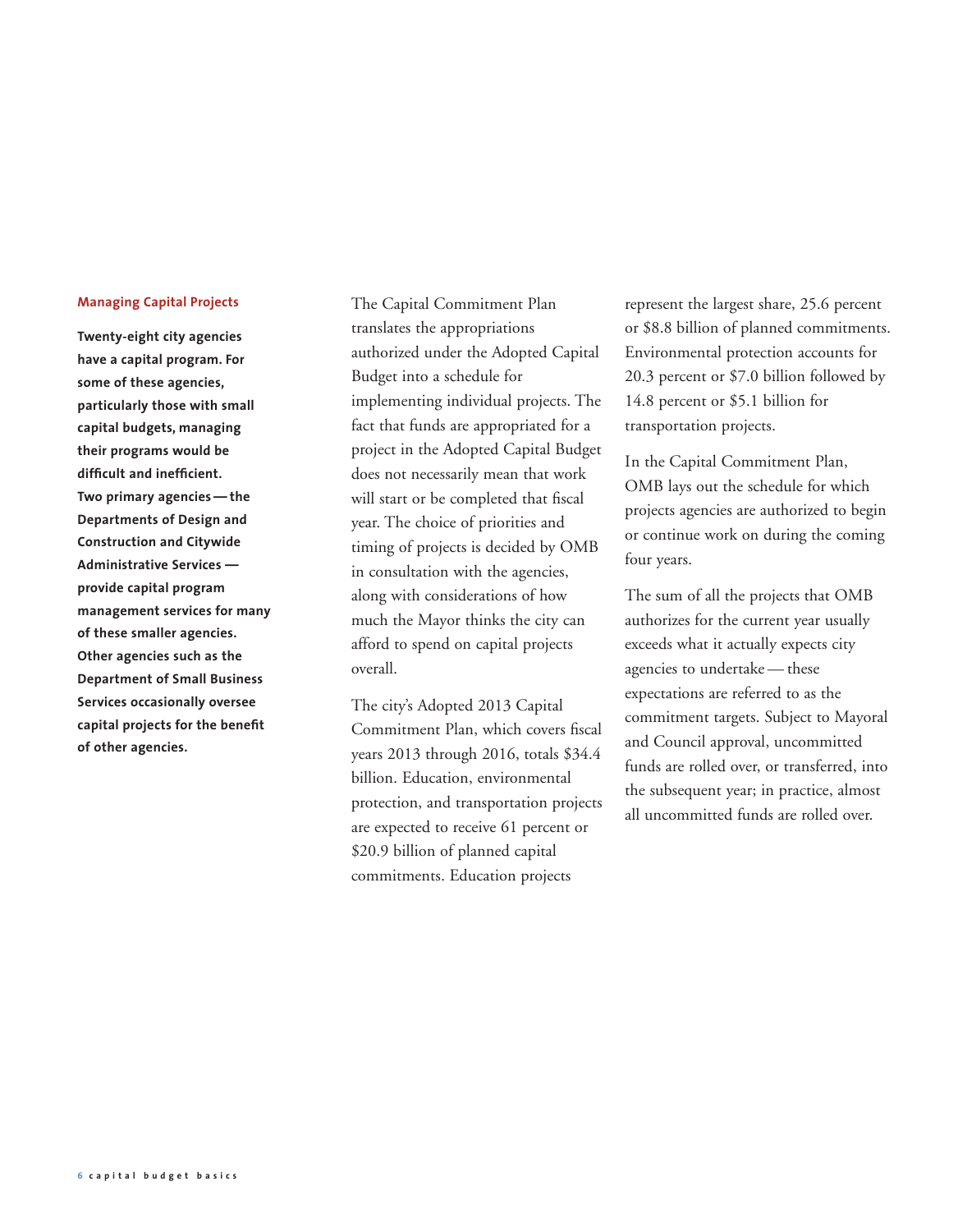The difference between authorized commitments and the target amount is referred to as the "reserve for unattained commitments." The reserve is simply the difference between the sum of all projects authorized for the year, and the target set by OMB. Having a spending target that is below the plan level allows flexibility for delays, changes in project scope, and other adjustments to capital projects.

Over time, the city has determined that in order to achieve a targeted level of commitments (maximum productivity) it needs to approve approximately 35 percent more in authorizations. Planning for slippage, such as redesigns due to unforeseen construction issues, helps ensure that the city will be able to maintain the targeted level of commitments.



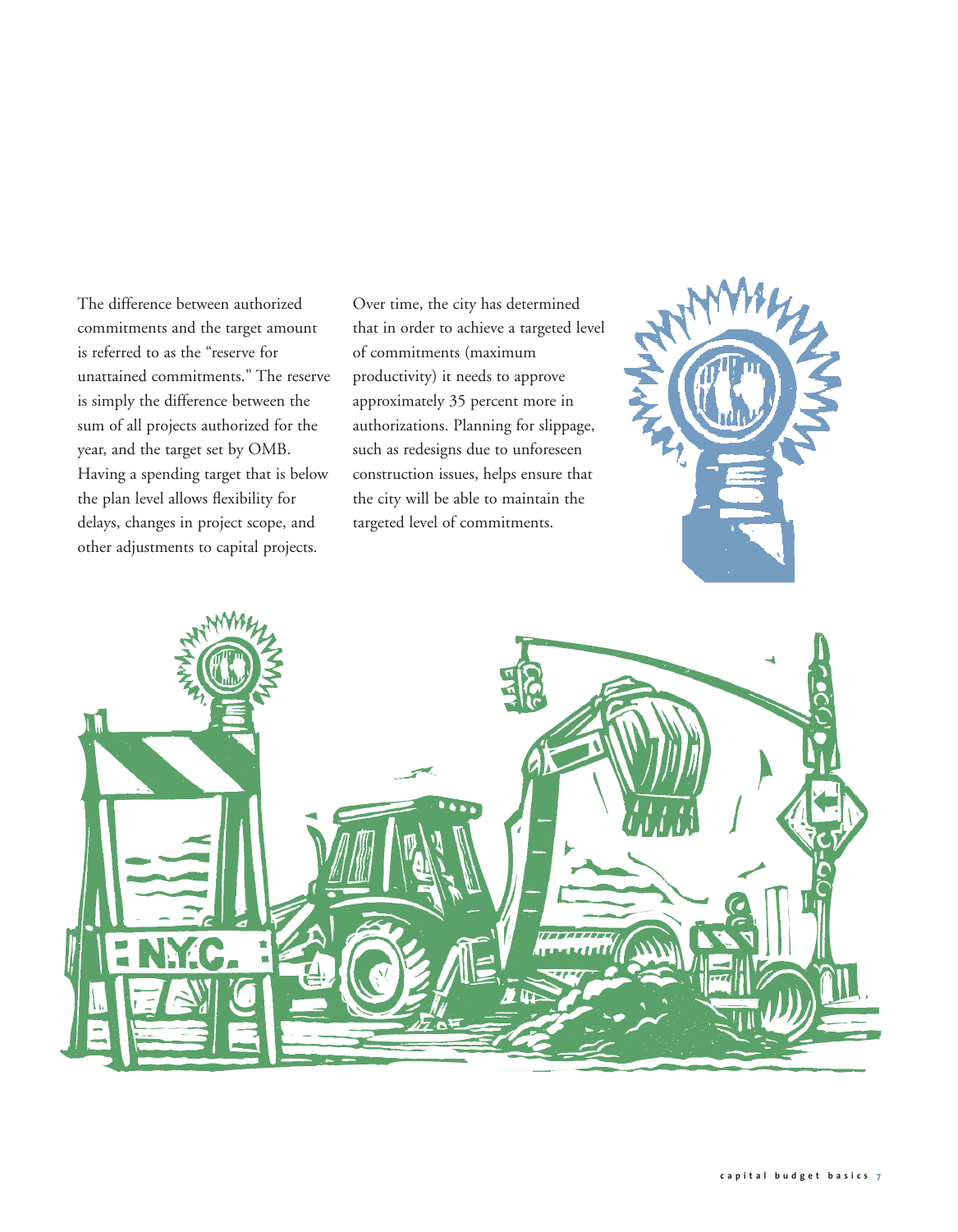### **City Council and Borough President**  Capital Allocations



ach year City Council members and Borough Presidents provide discretionary city funds for capital projects that benefit one or more communities in their respective districts, boroughs or city as a whole. These projects may also receive funding from other sources, including other city funds, and state, federal, and private grants.

The Borough Presidents collectively receive 5 percent of the discretionary portion of the capital budget as set forth in the City Charter, which is allocated to each borough based on a formula that takes into consideration the borough's population and total geographic area. The Mayor's budget office determines the amount of discretionary capital funds from which the 5 percent is allocated; several capital program areas are excluded from the calculation either because they are not funded by debt supported by city tax dollars or state and federal grants, or because the city does not have substantial discretion over them. In practice, however, the Borough Presidents negotiate with OMB on the amount of discretionary capital funds available in the capital budget.

**Roughly \$100,000 allocated to Environmental Protection is too small to appear in chart.**

**Health and Social Services \$60** ▲

**SOURCES: IBO; Fiscal Year 2013 Adopted Capital Commitment Plan (October 2012)**

**NOTES: Plan categories defined by IBO. General Services includes public buildings and real estate, and citywide equipment purchases.** 

▲

**General Services \$46**

▲

**Education \$85**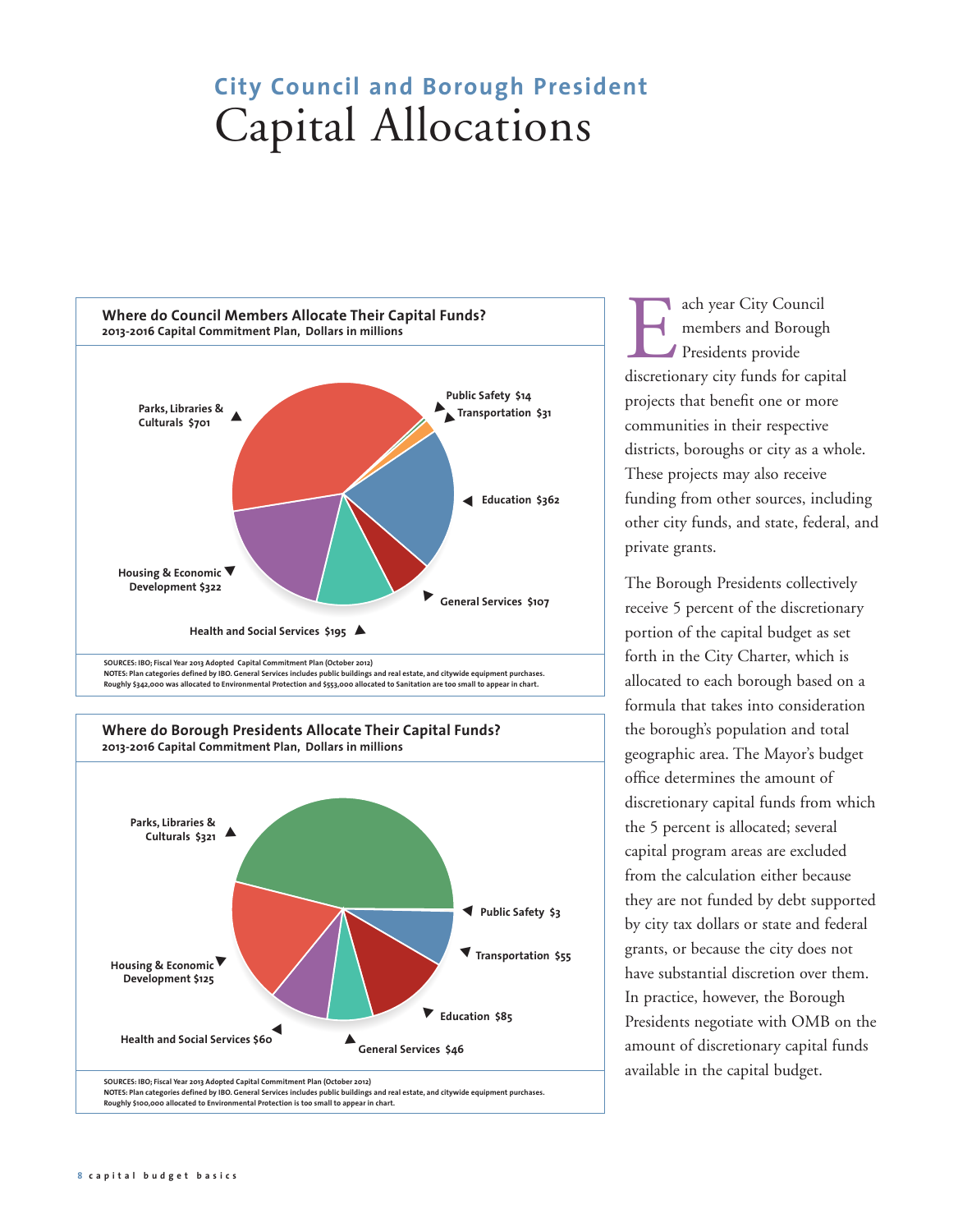### **Tracking the Progress of**  Capital Projects

**City Council.** The Adopted 2013 Capital Commitment Plan, covering fiscal years 2013-2016, includes a total of \$1.7 billion for City Councilsponsored projects. Roughly 40 percent or \$701 million of the Council's capital funds are allocated to parks, libraries, and cultural institutions. Other capital areas receiving a large share of Council support include education (21 percent or \$362 million), housing and economic development (19 percent or \$322 million), and health and social services (11 percent or \$195 million).

**Borough Presidents.** The Adopted 2013 Capital Commitment Plan, covering fiscal years 2013-2016, includes \$696 million for Borough Presidentsponsored projects. Roughly 46 percent or \$321 million of the Borough President's capital funds are allocated to parks, libraries, and cultural institutions. Other capital areas receiving a large share of capital funding are housing and economic development (18 percent or \$125 million) and education (12 percent or \$85 million).

The Capital Commitment<br>Plan is not a project track<br>document. To enable user<br>track a project's status, the city Plan is not a project tracking document. To enable users to track a project's status, the city publishes a detailed, multivolume report — the Capital Project Detail Data report. This report is designed to present information on cost, budget, scope, and milestones, and, where applicable, the Community Board in which the project was located.

OMB also produces a detailed geographic version of the commitment plan that is divided up and distributed to the Community Boards.

In addition, the City Comptroller publishes a report by December 1st each year in the *City Record* on the status of existing capital projects as of July 1st (that is, the start of the fiscal year). This report shows actual spending (as opposed to commitments) in the previous fiscal year by agency and budget line. It also shows the amount appropriated, spent, and currently encumbered (funds set aside because a purchase order or contract has been signed) since the project's inception, and the balance of remaining appropriations.

If these documents do not provide sufficient information on the status of a capital project, inquiries may be made to the appropriate city agency.

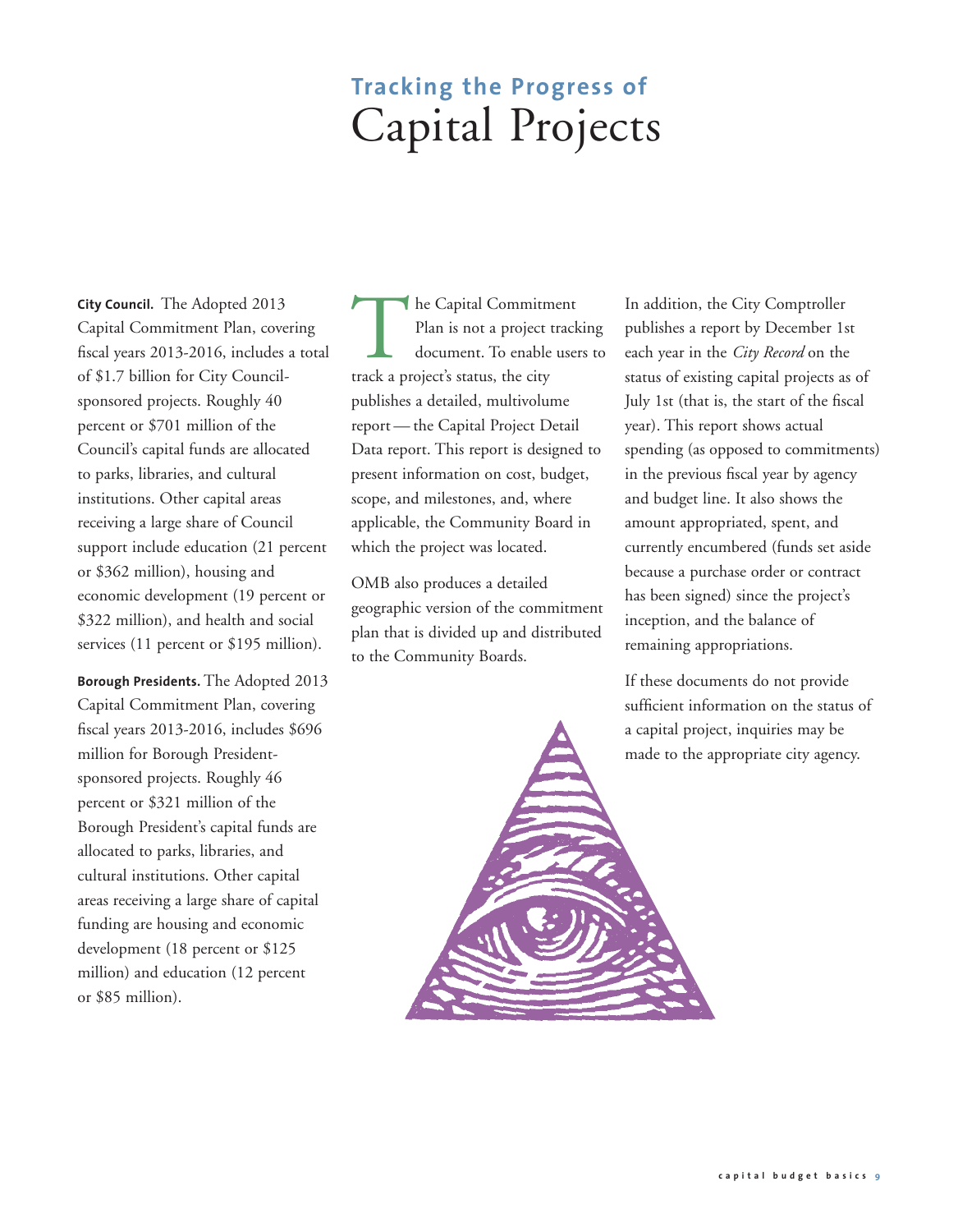## **Main Types of**  Capital Financing

#### **Why Borrowing?**

**Why is the capital program primarily financed by issuing long-term debt? There are two main reasons:**

➤ **As a matter of equity, it seems fair that current taxpayers should help pay for the use of facilities that may have been built before they were citizens of the jurisdiction. Why should taxpayers who happen to be city residents for the one or two years required for construction of a public library pay the full cost of a facility which their children, grandchildren, and even more distant generations would then enjoy for free?** 

➤ **Because capital projects vary considerably in size, complexity, and cost, the stream of expenditures can be considerably "lumpier" than it is for Expense Budget items. To pay for the entire capital program as part of the general budget would require erratic changes in tax rates from year to year — an undue and unpredictable burden on taxpayers.**

The city takes on long-term<br>debt by issuing bonds to<br>build, maintain, and impro<br>the city's infrastructure and other debt by issuing bonds to build, maintain, and improve the city's infrastructure and other capital assets.

Every year, a portion of the city's Expense Budget must be used to fund debt service — the payment of interest and principal on debt outstanding. In 2012, debt service on general obligation, TFA, and capital lease obligations (adjusted for prepayments) accounted for \$5.5 billion of General Fund spending — about 13.0 percent of city tax revenues. Thus, there is an important relationship between the Capital and Expense Budgets.

In 2012 the city had over \$68 billion in debt outstanding, about \$8,300 per city resident. The debt is comprised of:

➤ General Obligation (GO) debt: \$42.3 billion

➤ Transitional Finance Authority (TFA) debt: \$19.6 billion (not including Building Aid Revenue Bonds and World Trade Center-Recovery Bonds)

➤ Conduit Debt: \$4.8 billion

➤ Tobacco Settlement Asset Securitization Corporation (TSASC) debt: \$1.3 billion

**General Obligation** debt is backed by the general revenues (full faith and credit) of the city. That is, the city promises in good faith to use its general powers to collect sufficient revenues to make principal and interest payments on the debt as they become due — in particular, property tax revenues are pledged to GO debt service before they are available for other city spending. The amount of outstanding GO debt is limited by the state Constitution to 10 percent of the five-year average of the full value of taxable real property in the city, as determined by the state. The city's constitutional debt limit is \$76.8 billion in 2013 and \$78.1 billion in 2014.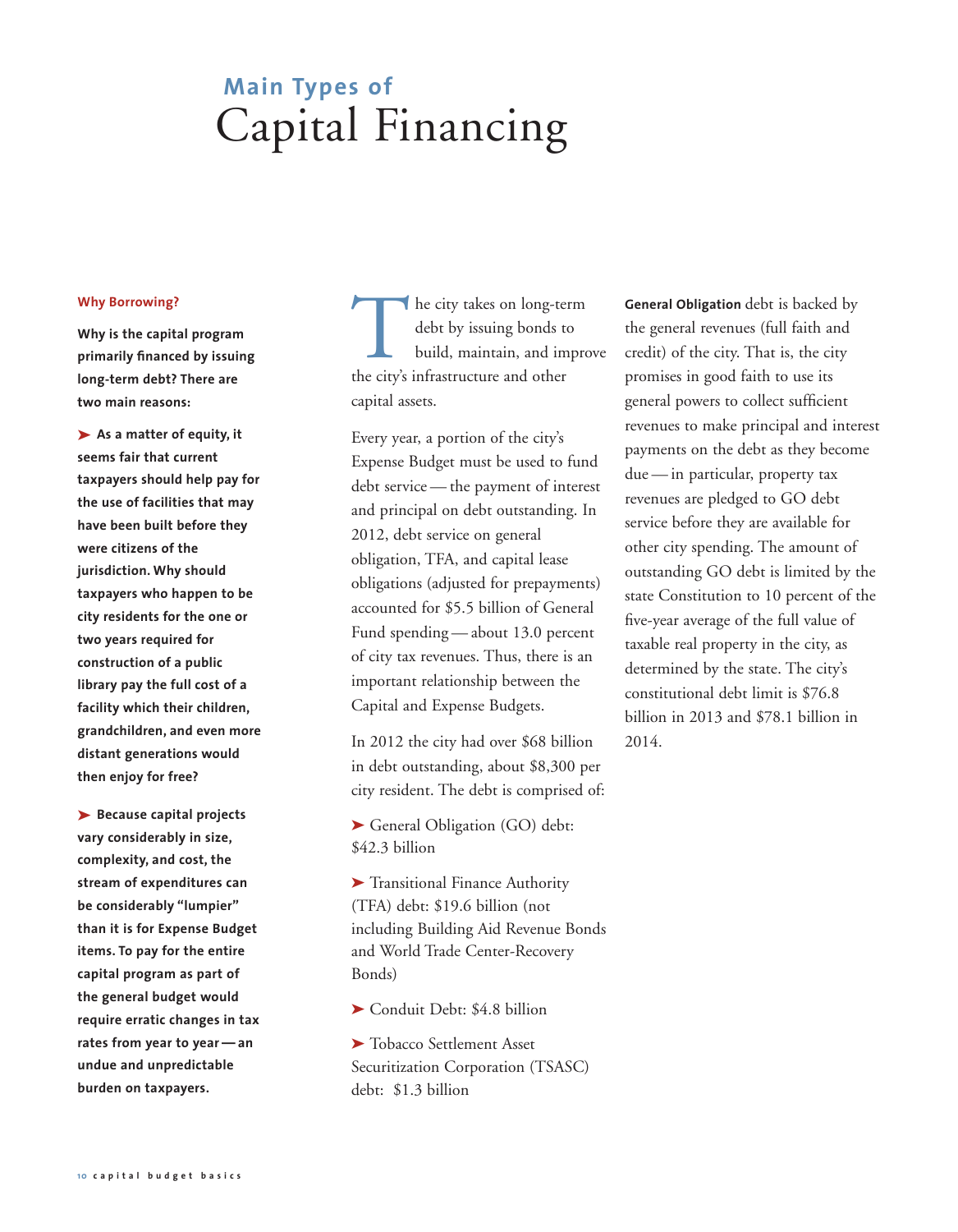#### **Transitional Finance Authority** issues

debt backed by personal income tax revenue. When New York City's debt neared the constitutional limit in the late 1990s, the city received approval from the state legislature to create the TFA to issue debt backed by income tax revenues. This allowed the city to continue funding its capital program with debt that is not subject to the constitutional debt limit. Moreover, authority debt is less costly for the city. Until recently, the TFA was authorized to issue \$13.5 billion of bonds for general capital purposes and its issuing capacity had been exhausted. In July 2009, the state authorized the city to issue additional bonds through the authority; however, any TFA debt exceeding the \$13.5 billion cap is now subject to the constitutional debt limit. The city is now able to finance up to half of its capital program with TFA bonds and the remainder with general obligation bonds.

**Tobacco Settlement Asset Securitization Corporation** was created in 1999 to issue debt secured by a portion of the city's share of revenues from the settlement of claims against tobacco companies.

**Conduit Debt** is an alternative to long-term debt financing. These obligations occur when the city enters into long-term lease agreements where another entity (such as a private company, public authority, or state

agency) finances construction of a building or other capital asset. The city then makes annual lease payments that cover the debt service. Because the city does not issue the debt for the project, the city is able to meet capital needs while bypassing the constitutional debt limit. The annual lease payments are included in total debt outstanding, but not in calculations of the general debt limit.

**Pay-As-You-Go** is another alternative to debt financing. Some capital projects are funded not by long-term debt but by current revenues, appropriated annually out of the Expense Budget. This is called pay-as-you-go, or PAYGO, capital spending. When the city has enjoyed substantial budget surpluses, elected officials and others have advocated using a portion of the surpluses to reduce the debt needed to fund the city's capital program. Using PAYGO helps the city meet its capital needs without adding to total debt outstanding.

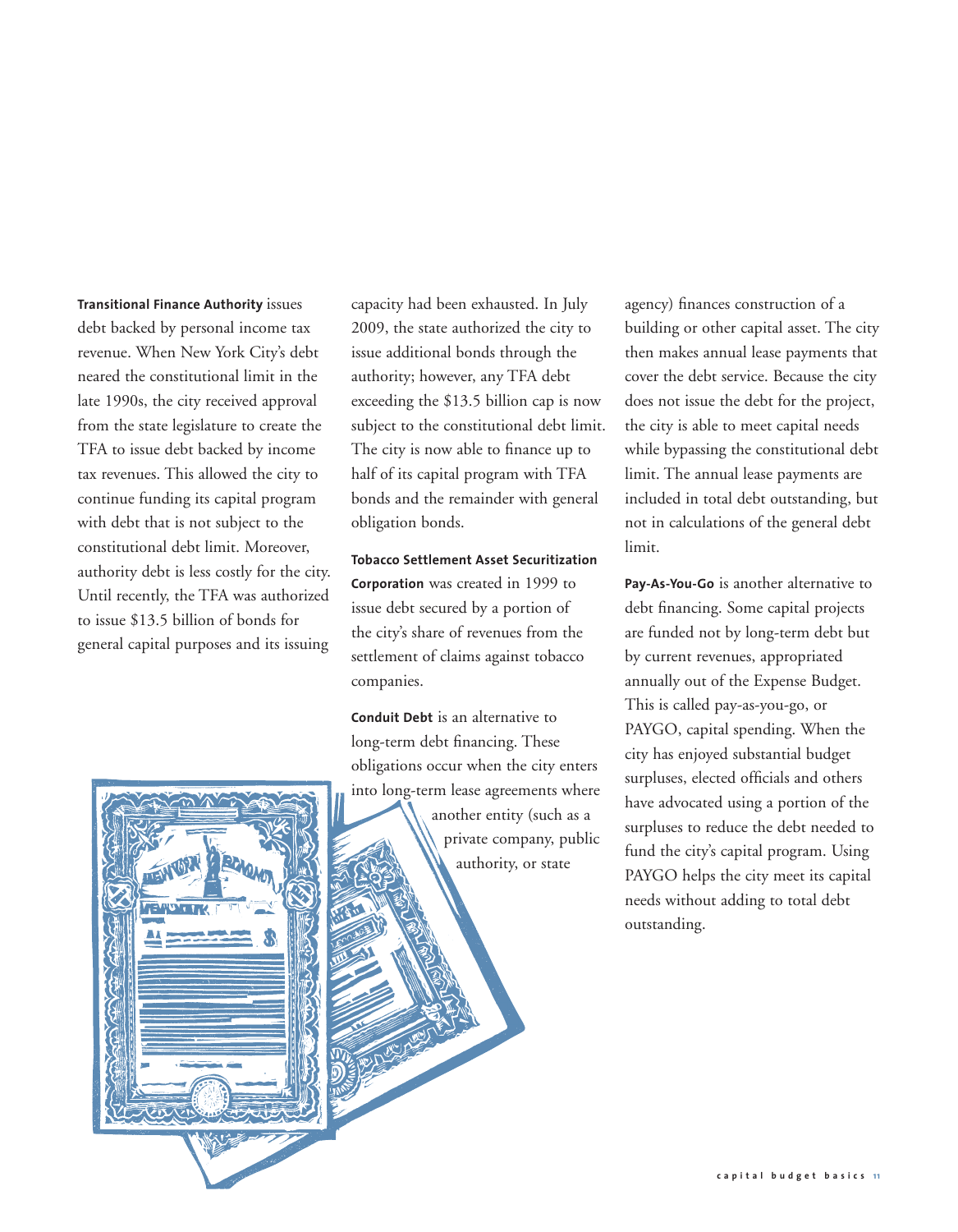### **Capital Budget Timetable**

| <b>Not Later Than</b>                                                                          |                                                                                                                                                                                                                                                                                                                                                                                                                  |
|------------------------------------------------------------------------------------------------|------------------------------------------------------------------------------------------------------------------------------------------------------------------------------------------------------------------------------------------------------------------------------------------------------------------------------------------------------------------------------------------------------------------|
| October <sub>1</sub>                                                                           | Mayor's submission of the amounts necessary to meet the city's capital needs.                                                                                                                                                                                                                                                                                                                                    |
| November 1<br>(even-numbered years)                                                            | The Directors of the Mayor's Office of Management and Budget and<br>the Department of City Planning submit a draft Ten-Year Capital Strategy.                                                                                                                                                                                                                                                                    |
| November 15                                                                                    | The Mayor submits a citywide Statement of Needs concerning city facilities.                                                                                                                                                                                                                                                                                                                                      |
| Thirty days prior to submission of<br>departmental estimates                                   | Each Community Board submits a statement of its Capital Budget priorities to the<br>Mayor and the appropriate Borough President.                                                                                                                                                                                                                                                                                 |
| <b>Set by Mayor</b>                                                                            | Each agency submits a detailed estimate of its need for capital funds to the Mayor.                                                                                                                                                                                                                                                                                                                              |
| December 1                                                                                     | The Comptroller submits a report providing the amount and nature of all payment<br>obligations for each pending capital project.                                                                                                                                                                                                                                                                                 |
| January 16                                                                                     | The Mayor submits a preliminary certificate setting the maximum amount of capital debt,<br>appropriations and expenditures. Sets date for Borough Presidents to propose how they will<br>spend their allocations.                                                                                                                                                                                                |
| January 16<br>(odd-numbered years)                                                             | The City Planning Commission responds to the draft Ten-Year Capital Strategy.                                                                                                                                                                                                                                                                                                                                    |
| January 16                                                                                     | The Mayor issues the Preliminary Budget for the ensuing fiscal year.                                                                                                                                                                                                                                                                                                                                             |
| <b>February 15</b>                                                                             | Each Community Board presents an assessment of the responsiveness of the Preliminary<br>Budget to the district's statement of budget priorities.                                                                                                                                                                                                                                                                 |
| February 25                                                                                    | Each Borough Board submits a comprehensive statement on the budget priorities of<br>the borough.                                                                                                                                                                                                                                                                                                                 |
| March 10                                                                                       | Borough Presidents submit any proposed modifications of the Preliminary Budget to<br>the Mayor and the Council.                                                                                                                                                                                                                                                                                                  |
| March 15                                                                                       | The Independent Budget Office publishes a report analyzing the Preliminary Budget for<br>the ensuing fiscal year.                                                                                                                                                                                                                                                                                                |
| March 25                                                                                       | The Council, through its committees, holds hearings on the program objectives and fiscal<br>implications of the Preliminary Budget, the statements of budget priorities of the Community<br>Boards and Borough Boards, the draft Ten-Year Capital Strategy and the City Planning<br>Commission's response, the Borough Presidents' recommendations, and the status of capital<br>projects previously authorized. |
| April 26<br>(odd-numbered years)                                                               | The Mayor issues the Ten-Year Capital Strategy.                                                                                                                                                                                                                                                                                                                                                                  |
| April 26                                                                                       | The Mayor submits a proposed Executive Capital Budget to the Council.                                                                                                                                                                                                                                                                                                                                            |
| May 6                                                                                          | Each Borough President submits a response to the Mayor's Executive Budget to<br>the Mayor and the Council.                                                                                                                                                                                                                                                                                                       |
| May 15                                                                                         | The Independent Budget Office publishes a report analyzing the Executive Budget for the<br>ensuing fiscal year.                                                                                                                                                                                                                                                                                                  |
| Between May 6 and May 25                                                                       | The Council holds public hearings on the budget as presented by the Mayor.                                                                                                                                                                                                                                                                                                                                       |
| June 5                                                                                         | Adoption of the budget by the Council.                                                                                                                                                                                                                                                                                                                                                                           |
| The fifth day after adoption of<br>the budget by the Council                                   | Date by which Mayor must exercise veto.                                                                                                                                                                                                                                                                                                                                                                          |
| Within 10 days of the Mayor's veto                                                             | Date by which Council must act to override Mayor's veto.                                                                                                                                                                                                                                                                                                                                                         |
| The day after the budget is<br>adopted                                                         | The budget as finally adopted is certified by the Mayor, the Comptroller, and the City Clerk as<br>the budget for the ensuing fiscal year.                                                                                                                                                                                                                                                                       |
| Thirty days after the budget is<br>adopted                                                     | The Mayor prepares a statement of how the Capital Budget and Program as adopted vary<br>from the Ten-Year Capital Strategy.                                                                                                                                                                                                                                                                                      |
| NOTES: Timetable based on City Charter provisions; dates may be changed by annual legislation. |                                                                                                                                                                                                                                                                                                                                                                                                                  |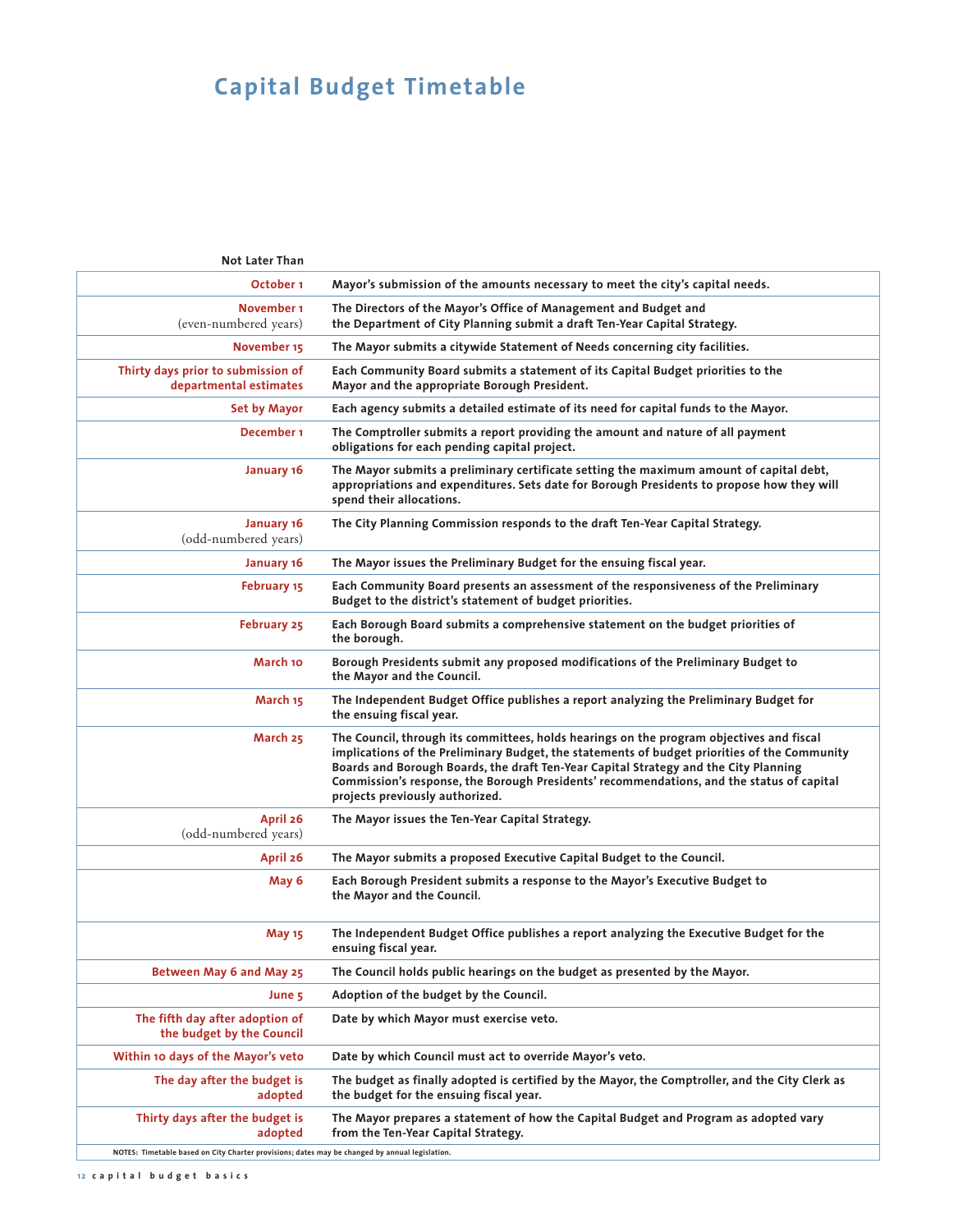### **Glossary of Common Capital Budget Terms**

**Advice of Award.** Notification sent by managing agency to Comptroller that a contract has been awarded. This allows the Comptroller to register the contract.

**Appropriation.** The amount of money allocated to a budget line in the Adopted Capital Budget.

**Budget Amendment.** A change in the Capital Budget. It can be made for a change in appropriation, title, or addition of a new project or appropriation, or both.

**Certificate to Proceed.** Approval from OMB that sets forth the terms and conditions under which the capital project shall proceed and informs the Comptroller of the amount of obligations to be used for financing the capital project.

**Commitment**. In general, a capital commitment is a contract awarded by the managing agency and registered by the City Comptroller.

**Debt Limit.** A limit on long-term borrowing imposed by the New York State Constitution. The total amount of outstanding city debt cannot exceed 10 percent of the five-year average full value of the city's taxable real estate as calculated by the state.

**Debt Service Funds.** Funds budgeted in the Expense Budget for the payment of principal and interest on debt.

**Encumbered Funds.** Funds that are contractually obligated, but have not yet been spent.

**Exempt Funds.** Certain city capital funds may be exempt from — that is, not charged against — the debt limit, and are designated in capital budget documents as CX. Exempt debt includes debt issued by the Municipal Water Finance Authority for water supply and treatment facilities and by the state for court buildings.

**Expenditures.** Also "liquidated expenditures." Actual cash outlays, as opposed to commitments, which include future obligations.

**Inter-Fund Agreement.** An internal contract that allows the Capital Fund to reimburse the General Fund (Expense Budget) for the cost of city employees who work on capital projects.

**Line Project.** A site-specific or activityspecific construction, equipment, or land acquisition project that is identified as a separate project in the Capital Budget.

**Local Finance Law.** The types of improvements or construction projects that may be funded in the Capital Budget are determined by the state Legislature in the Local Finance Law.

**Lump-Sum Project.** A grouping of related projects or purchases to be carried out or made at various locations or facilities. Lump sum projects are classified as construction and reconstruction, equipment purchase, land acquisition, or design.

**Managing Agency.** Agency responsible for implementation of a capital project. See also Project Type.

**Non-Exempt Funds.** All capital funds financed by debt issued by New York City itself are "non-exempt" (designated CN).

**Period of Probable Usefulness.** The number of years established in the state Local Finance Law as the useful life of a particular type of capital expenditure. The maximum term of a bond sold to finance a capital expenditure may not exceed that asset's period of probable usefulness.

**Project Type.** A two-letter code indicating which city agency will own and maintain the capital asset to be acquired, built, or reconstructed.

**Registration.** Process by which the City Comptroller legally binds the city to an awarded contract.